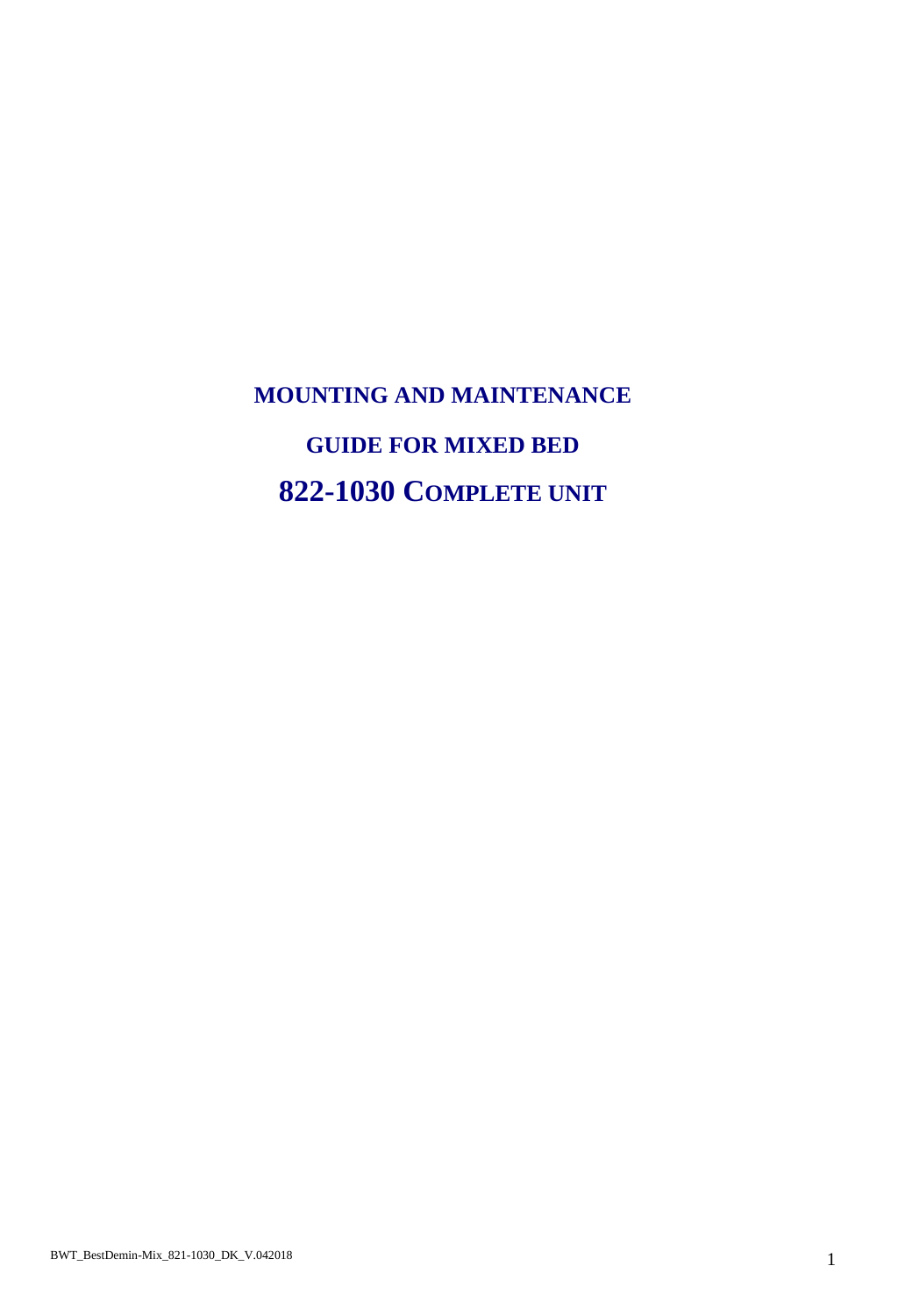# **Table of Contents**

| <b>1 MIXED BED</b>          | 3 |
|-----------------------------|---|
| 1.1 Description of Plant    | 3 |
| 1.2 Connection              | 3 |
| 1.2.1 Serial Mounting       | 3 |
| 1.2.2 Standby Mounting      | 4 |
| 1.3 Operation               | 4 |
| 1.4 Technical Data          | 4 |
|                             |   |
| <b>2 CONDUCTIVITY METER</b> | 5 |
| 2.1 Design                  | 5 |
| 2.2 Commissioning           | 5 |
| 2.3 Alarm                   | 5 |
| 2.3.1 Set Point Alarm Level | 5 |
| 2.4 Sensor                  | 6 |
| 2.4.1 Calibration           | 6 |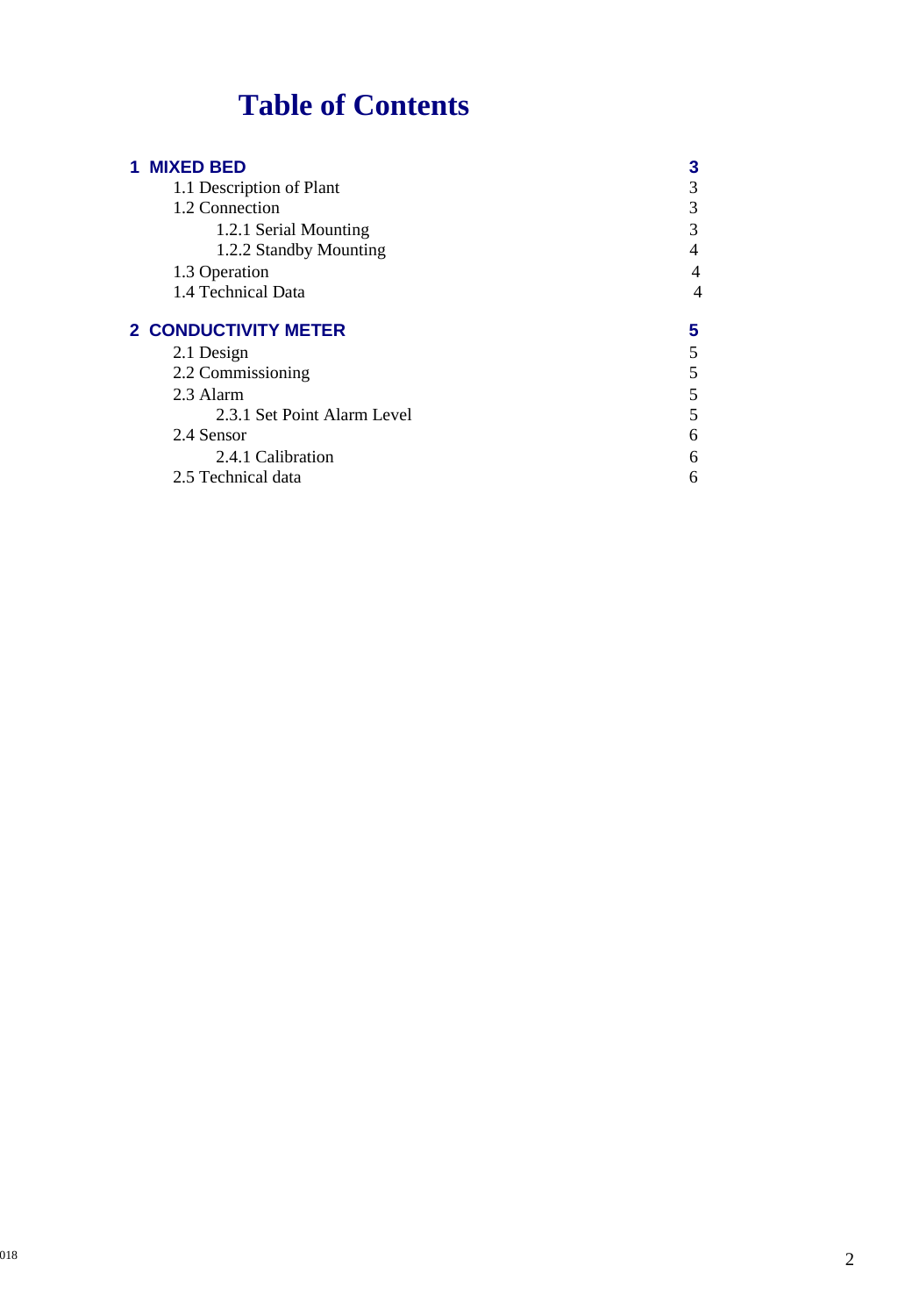# **1. MIXED-BED**

# **1.1 Description of Plant**

The plant consists of 2 fibre-glass reinforced polyethylene tanks with mixed-bed filter resin (cation and anion resin) and one control panel with digital conductivity meter with adjustable alarm and optional 4-20 mA socket (See chapter dealing with conductivity meter).

### **1.2 Connection**

The plant must be assembled in compliance with current regulations, either by an authorised plumber or by an HOH service technician. The floor drain must be in immediate vicinity of the plant.

**Note:** The filter resin starts the ion exchange as soon as it gets in contact with water and the filter resin cannot withstand any kind of vibration after contact with water, and consequently cannot endure being transported after being in contact with water.

The plant can either be installed with both tanks in series or with one single tank in operation and the other as spare. See below diagram. The control panel shall be connected to 230 V/50Hz.



#### **1.2.1 Serial Mounting**

When mounting in series you must make sure that the conductivity can still be kept at a low level during continuous operation when the capacity of the first tank has been exhausted. The instant the capacity of the first tank is exhausted, an alarm is triggered on the conductivity meter. After that a filter replacement must be ordered from HOH Service promptly. The used tank 1 will be exchanged and inserted as new tank 2, whereas the used tank 2 will be inserted as new tank 1.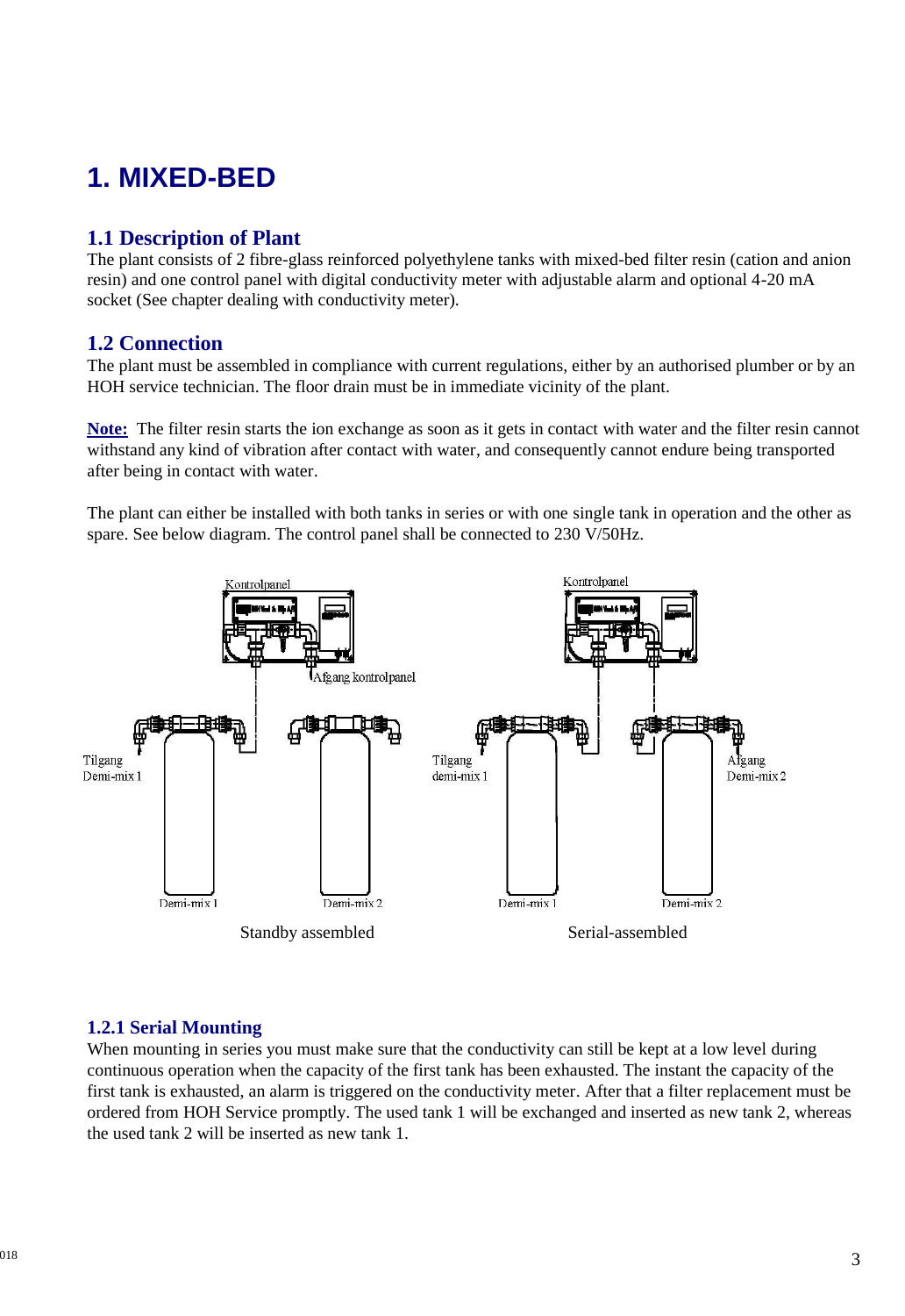#### **1.2.2 Standby Assembly**

Installation with a single tank in operation and the other tank as spare is recommended where there is a need for a complete tank as spare and there is no continuous operation. In case of alarm for exhausted tank, the exhausted tank 1 will be exchanged, and stand-by tank 2 will be inserted as new tank 1. After that you must order a filter replacement from HOH Service soonest possible.

HOH Service tel. #: +45 43 970 101.

## **1.3 Operation**

Prior to operation the filter shall be rinsed with 20-30 l of water. When the filter resin capacity has been exhausted, conductivity increases after the filter. The alarm set point shall be set on the conductivity meter (See special section).

Make arrangements with HOH Water Technology about the interval of the filter replacement, as this depends on the water consumption and the hardness of the water.

By operational flow conditions deviating from the recommendations, you obtain a poorer quality than the technical data stated in below diagram.

# **1.4 Technical Data**

| <b>Technical data</b>                        | 822                    | 1030                   |
|----------------------------------------------|------------------------|------------------------|
| <b>Recommended flow max.</b> [I/min]         | 18                     | 25                     |
| <b>Recommended flow min.</b> [I/min]         | 6                      | 12.5                   |
| Quality [µS/cm]                              | >0.4                   | >0.2                   |
| Regeneration capacity at $1^{\circ}dH$ [l.]* | 12,000                 | 22,000                 |
| Regeneration capacity at 20 °dH [l.]*        | 600                    | 1,100                  |
| <b>Maximum inlet pressure [bar]</b>          | 6                      | 6                      |
| Height [mm]                                  | 620                    | 820                    |
| Diameter [mm]                                | 220                    | 265                    |
| <b>Water connection</b>                      | $\frac{1}{2}$ " nipple | $\frac{1}{2}$ " nipple |
| <b>Electrical connection</b>                 | 230V/50Hz              | 230V/50Hz              |

\*The capacity varies according to the water salt content and the content of CO2.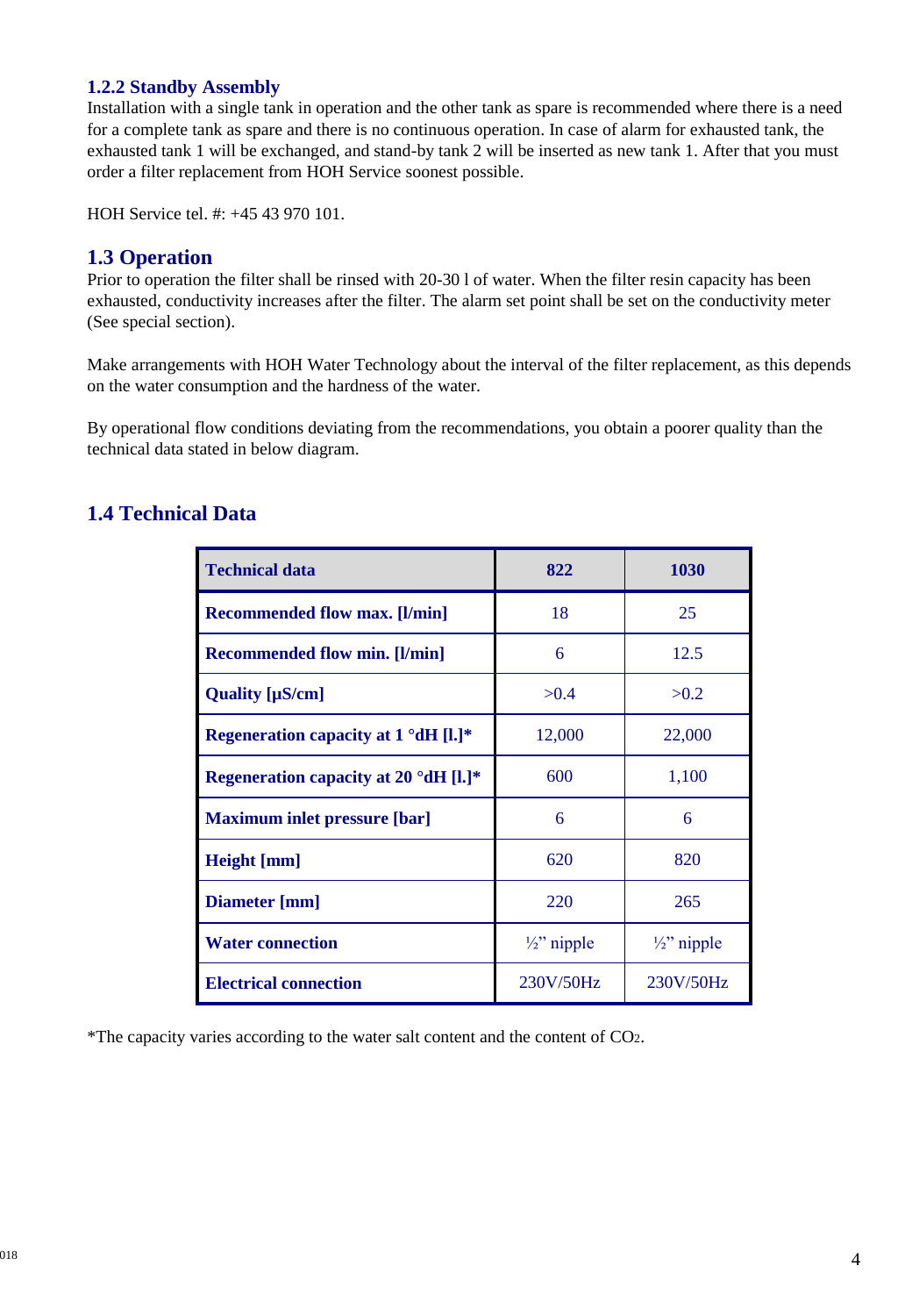# **2. CONDUCTIVITY METER**



The purpose of the conductivity meter is to measure and indicate the conductivity and sound an alarm in case of exceeding of the set value or by power failure.

#### **2.1 Design**

Conductivity is read on the grey 3½ digit LED-display. Under the display on the left side there is a black button, adjusting screw for alarm and LED for alarm. To the right in the middle there is an adjusting screw for the sensor.

The conductivity meter is equipped with potential free alarm-relay output and adjustable alarm set point.

### **2.2 Commissioning**

The conductivity meter shall be connected to 230V AC/50 Hz and can be set in three measuring ranges: full scale 19.99µS, 199.9µS or 1999µS. The measuring range can be set by moving the dip switch on the PCB. Access to the PCB is gained by loosening the four bolts at the back.

As optional equipment a converter can be built in with analogue 4- 20 mA output signal.

### **2.3 Alarm**

You have access to the change-over selectors of the alarm relay. The alarm function can consequently use either a normally open or normally closed contact function. The relay is active when the conductivity meter is

on and there is no alarm. If the alarm unit is used for remote alarm, the alarm will trigger if the conductivity meter is switched off, or an alarm occurs. When an alarm occurs, the red LED labelled "ALARM" is switched on and the alarm relay is deactivated. The alarm is time-delayed and adjustable.

#### **2.3.1 Set Point Alarm Level**

The set point of the alarm is changed by turning the set point screw and simultaneously pressing down the black button. The level is adjusted upwards by turning right and downwards by turning left.

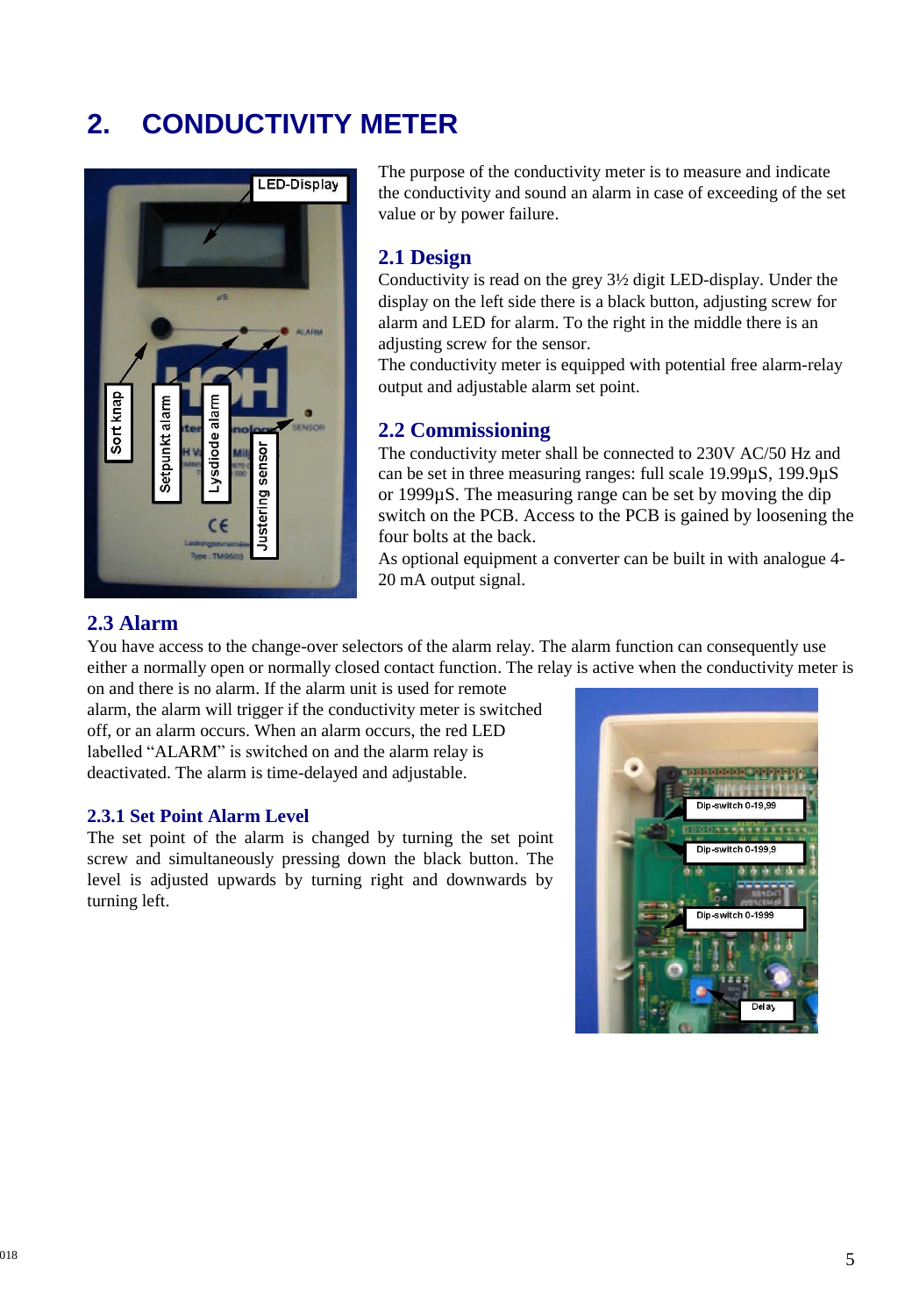# **2.4 Sensor**

The sensor is designed with a black PVC housing and measures Ø22/SP25x41mm. On top there are two cable lugs for connection of electricity. The bottom (wet side) is equipped with 19mm  $x \frac{1}{2}$ " external pipe thread. The sensors are also placed here. The length of the sensors depend on the sensor cell constant (Kvalue).

Item No. 452536007 Cell constant by full scale 19.99 µS: K = 0.1 *l*=18 mm item No. 452536006 Cell constant by full scale 199.9  $\mu$ S: K = 1,0 *l*=0 mm Sensor cell constant is clearly marked on the cable. The sensors are made of graphite. Following data should not be exceeded:

- **Max. temperature 60°Celsius**
- **pH-value 4-9**
- **Max. pressure 12 bar**

#### **2.4.1 Calibration**

You may compensate for the sensor cell constant,  $K \pm 35\%$ . The cell constant is calibrated by adjusting the screw labeled "sensor" until the display shows the correct conductivity, cf. the calibration instrument or water with specific conductivity. It is recommended that the adjustment be made at approx. 25-50% of full scale. If no sensor is connected, the display shows the least important digit between 0-2.

# **2.5 Technical Data**

#### **Set point alarm**

Alarm is triggered by the adjusted value  $\pm$  0.5% of full scale.

#### **Alarm hysteresis:**

Approx. + 0%, -0.25% of full scale. The alarm point can be adjusted in the range 1% to 99% of full scale. The alarm can be delayed on "delay" by turning the screw on the PCB; see illustration.. Access to the PCB is gained by loosening the four bolts on the back.

#### **Connections etc.**

Supply voltage:  $230 \text{ VAC}/50 \text{H}/\pm 10$  % is connected between terminals marked "230 VAC". The sensor shall be connected to the terminals marked "SENSOR". measuring frequency/voltage: 50 Hz/6.3 VAC

Remote alarm shall be connected via potential free switches, ALARM, NC, NO and C. C and NC are short-circuited when the box is on and there is no alarm.